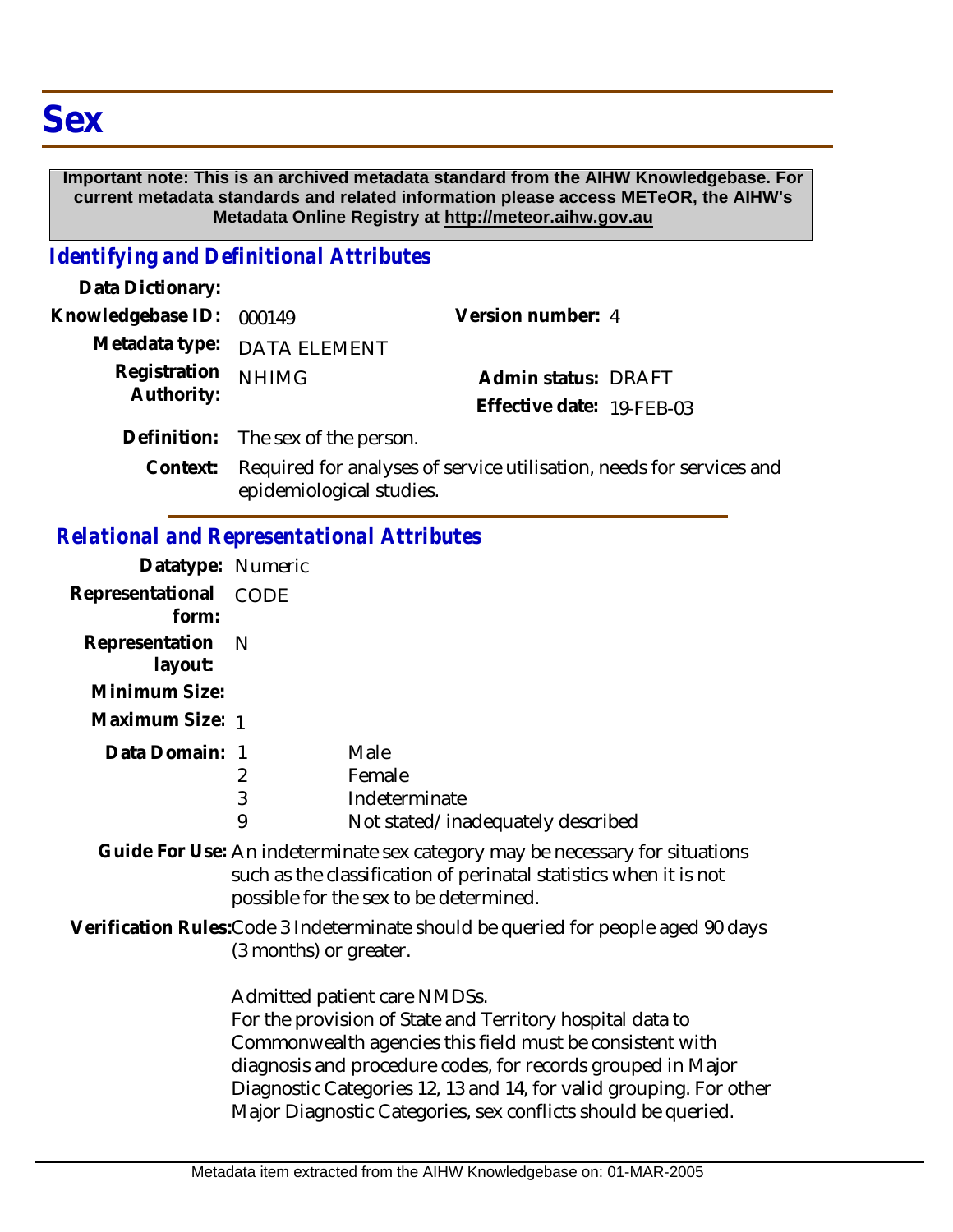Collection Methods: Code 9 is not to be an allowable option when data is being collected ie it is not be a tick box on any collection forms or computer screens. Systems are to take account of any null values that may occur on the primary collection form. It is suggested that the following format be used for data collection:

What is your (the person's) sex? \_\_\_ Male \_\_\_ Female

The term 'sex' refers to the biological differences between males and females, while the term 'gender' refers to the socially expected/perceived dimensions of behaviour associated with males and females - masculinity and femininity. The ABS advises that the correct terminology for this data element is sex. Information collection for transsexuals and people with transgender issues should be treated in the same manner. To avoid problems with edits, transsexuals undergoing a sex change operation should have their sex at time of hospital admission recorded.

Related metadata: is used in the derivation of Diagnosis related group version 1 supersedes previous data element Sex version 3

#### *Administrative Attributes*

**Source Document:**

**Source Organisation:**

| Comments: This item enables standardisation of the collection of information<br>relating to sex (to include indeterminate), gender, people with<br>transgender issues and transsexuals.<br>In collection systems (ie on forms and computer screens) Male and<br>Female may be mapped to M and F respectively for collection<br>purposes, however, they should be stored within information<br>systems as the codes 1 and 2 respectively.                                                                                                                                                                                                                                                                                  |
|---------------------------------------------------------------------------------------------------------------------------------------------------------------------------------------------------------------------------------------------------------------------------------------------------------------------------------------------------------------------------------------------------------------------------------------------------------------------------------------------------------------------------------------------------------------------------------------------------------------------------------------------------------------------------------------------------------------------------|
| Diabetes (clinical) DSS<br>Referring to the National Diabetes Register Statistical profile<br>(December 2000), the sex ratio varied with age. For ages less than<br>25 years, numbers of males and females were similar. At ages 25-44<br>years, females strongly outnumbered males, reflecting the effect of<br>gestational diabetes in women from this group. For older age<br>groups (45-74 years), males strongly outnumber females and in the<br>group of 75 and over, the ratio of males to females was reversed,<br>with a substantially lower proportion of males in the population in<br>this age group due to the higher female life expectancy.<br>AIHW National Mortality Database 1997/98; National Diabetes |